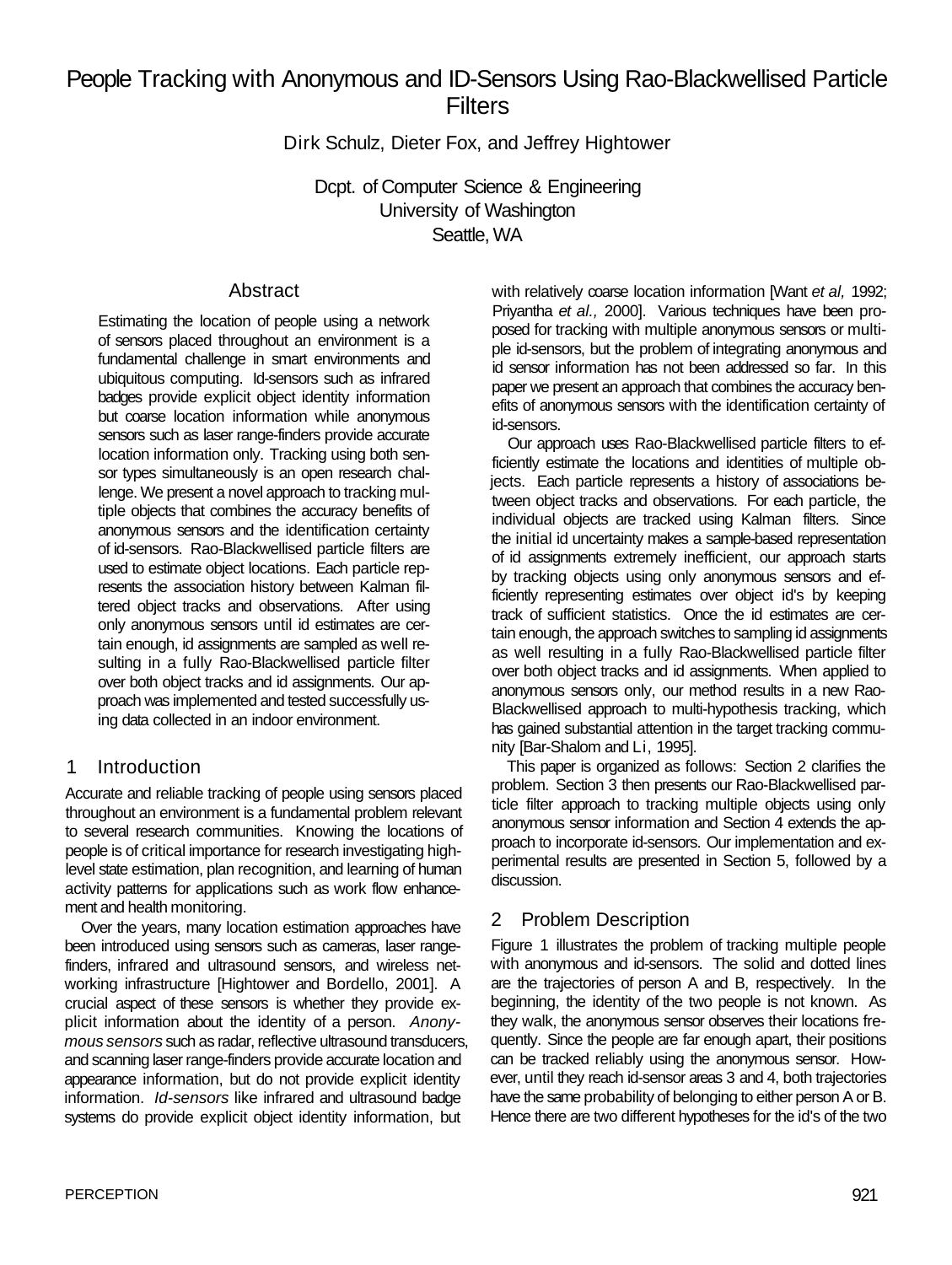

Figure 1: Example scenario: The shaded circles indicate areas covered by id-sensors such as infrared receivers. When a person wearing a badge enters such an area, the corresponding sensor issues a reading indicating the id of the person. Since these sensors provide no information about the person's location within the area, two people in the same area can not be distinguished. Not shown is an additional anonymous sensor such as a laser range-finder. This sensor provides accurate information at a high rate about the locations of people, but no information about their id's.

trajectories. After passing through the coverage of id-sensors 3 and 4, the ambiguity is resolved and both trajectories' id's are determined. Then, after the paths cross there is confusion about the continuation of the two tracks. When the people leave the light gray area the anonymous sensor can not determine which observations to associate with which trajectory. This problem is known as the *data association* problem in the multitarget tracking community [Bar-Shalom and Li, 1995]. Were there no id-sensors, it would be impossible to resolve this ambiguity. In our scenario, the ambiguity can be resolved as soon as the people reach the areas covered by id-sensors 5 and 6. To do so, however, it is necessary to maintain the hypotheses for both possible track continuations, A going down and B going up, or B going down and A going up.

The use of a combination of anonymous and id-sensors requires us to solve two types of data association problems. The first problem is the classic multitarget tracking problem of assigning anonymous observations to object tracks. This data association problem has to be solved at each point in time, resulting in  $m!^k$  possible associations for tracks of length  $k$  involving  $m$  people. Fortunately, the probability distributions over these anonymous assignments are typically highly peaked, thereby allowing an efficient, sample-based representation of assignments. The second problem is the one of estimating the id of individual objects/tracks. As with anonymous assignments there are  $m!$  possible assignments of id's to tracks. Fortunately, the number of id assignments does not increase over time since the identity of objects does not change. However, due to the low spatial resolution of id-sensors, the posterior over id assignments is almost uniform during early stages of the estimation process (see Figure 1). For such "flat" distributions, a sample-based representation requires in the order of  $m!$  samples, which is certainly not feasible for online tracking.

Figure 2 shows the graphical model for this tracking problem. Here, time is indexed by subscripts and the current time is denoted by  $k. x_k := \{x_k^1, x_k^2, \ldots, x_k^m\}$  are the current positions of the  $m$  people being tracked. Following standard notation in the tracking community, observations are denoted by



Figure 2: Graphical model for multi-object tracking with anonymous and id-sensors.  $x_k$  is the state vector describing the locations of the individual objects at time  $k$ . Objects generate anonymous observations  $\hat{z}_k$  and id observations  $\hat{z}_k$ . The assignments of individual observations to objects are given by the hidden nodes  $\hat{\theta}_k$  and  $\hat{\theta}_k$ . Rao-Blackwellised particle filters sample assignmen $\hat{\theta}_k$  and  $\bar{\theta}_k$  and solve the state updates analytically, using Kalman filters conditioned on the samples.

 $z_k$  and the complete sequence of observations up to time k is given by  $z_{1:k}$  (we use hat and tilde to distinguish anonymous from id observations). The associations between object tracks  $x_k^i$  and observations are given by assignment matrices  $\theta_k$  and  $\tilde{\theta}_k$ . For instance,  $\hat{\theta}_k(i,j)$  is one if  $\hat{\theta}_k$  assigns anonymous observation  $\hat{z}_k^j$  to object  $x_k^i$ , and zero otherwise. The observations only depend on the current object positions and assignments.

The goal of tracking is to estimate the posterior over the state  $x_k$  based on all sensor information available up to time  $k$ . A factored representation of this tracking problem allows us to use Rao-Blackwellised particle filters (RBPF) which sample assignments and track the objects using a bank of *m* Kalman filters for each sample [Doucet *et ai,* 2000]. However, due to the large number of anonymous assignments and the "fiat" distributions over id assignments, a straightforward implementation of RBPFs would require a prohibitive number of samples. In the next section we describe how to efficiently sample anonymous assignments over time. The resulting algorithm, MHT-RBPF (multi-hypothesis tracking RBPF), can track multiple objects using anonymous sensor information. Then, in section Section 4, we will describe how to extend MHT-RBPF to incorporate id-sensors.

# 3 MHT-RBPF: Rao-Blackwellised Particle Filters for Multi-hypothesis Tracking

Since the assignments between observations and objects/tracks are not given, we need to estimate the posterior over both object states  $x_k$  and assignments  $\ddot{\theta}_{1:k}$ . This joint posterior can be factorized by conditioning the state <sup>X</sup>*k* on the assignments  $\hat{\theta}_{1:k}$ :

$$
p(x_k, \hat{\theta}_{1:k} | \hat{z}_{1:k}) = p(x_k | \hat{\theta}_{1:k}, \hat{z}_{1:k}) p(\hat{\theta}_{1:k} | \hat{z}_{1:k}). \tag{1}
$$

The key idea of Rao-Blackwellised particle filters is to compute (1) by sampling assignments from  $p(\hat{\theta}_{1:k} | \hat{z}_{1:k})$  and then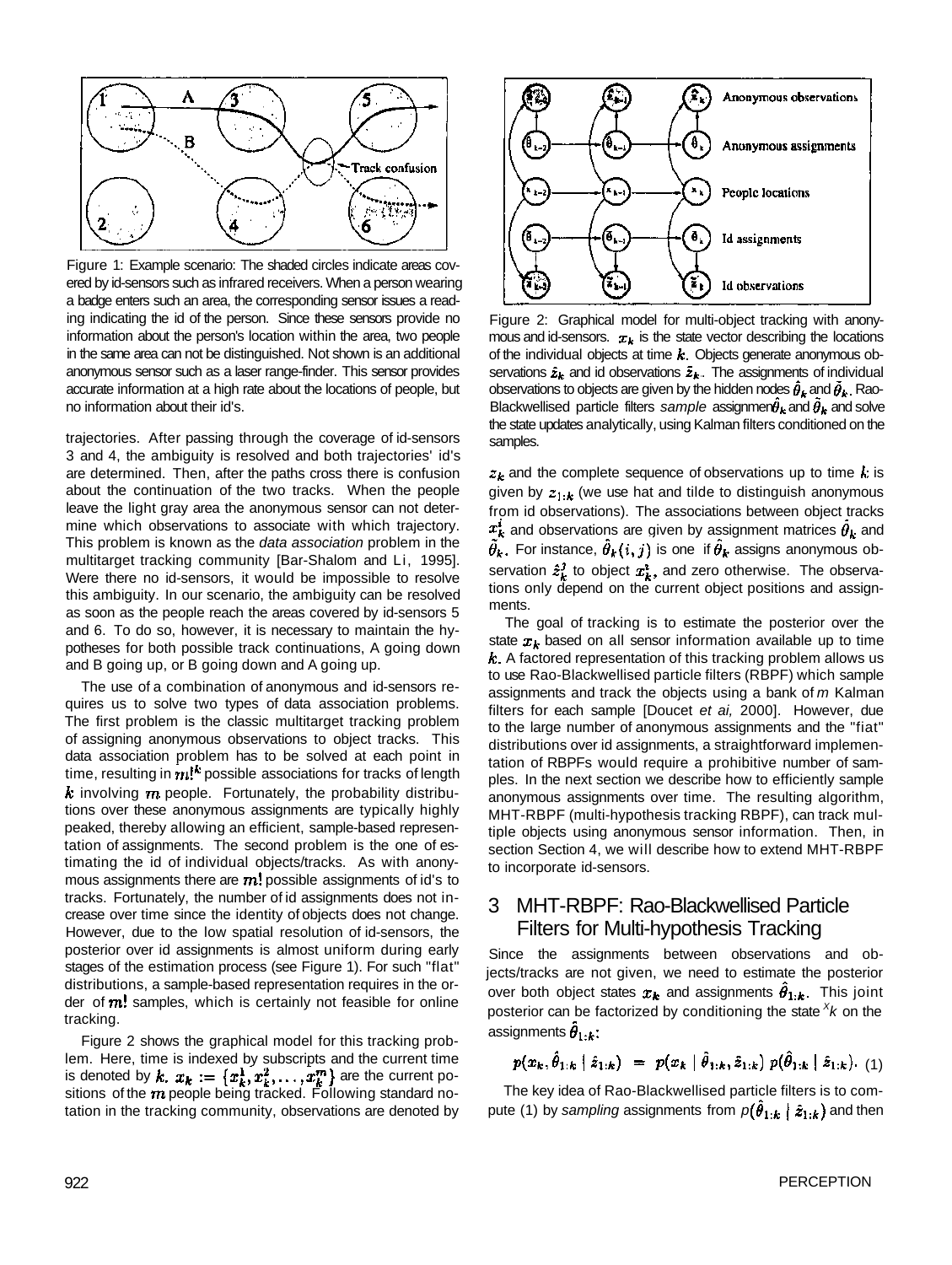computing the state *xk* conditioned on each sample. More specifically, each sample represents a history of data associations  $\theta_{1:k}$  and is annotated with a bank of the alm an filters, one for each tracked person. The Kalman filters arc conditioned on the data associations provided by the sample and thus can be updated efficiently using standard Kalman filter update rules for known data association [Bar-Shalom and Li, 1995]. The Kalman filter estimates, or tracks,  $t_k =$  $\langle \mu_k^i, \Sigma_k^i \rangle_{i=1,\dots,m}$  are represented by the mean and covariance of the persons' locations.

RBPF generate assignments incrementally by maintaining sample sets containing assignment histories distributed according to the posterior given by the rightmost term in (1). More specifically, at time  $k$  a sample set contains TV weighted samples, where each sample  $s_k^{(t)} = (t_k^{(t)}, \theta_{1:k}^{(t)})$  consists of a history of assignments and the current position estimates for the  $m$  objects. The generic RBPF algorithm generates a set  $S_k$  from the previous sample set $S_{k-1}$  and an observation  $\hat{z}_k$  by first generating new assignments  $\hat{\theta}_k$  distributed according to the posterior  $p(\hat{\theta}_{1:k} | \hat{z}_k)$ . Each such assignment specifies which observations in  $\hat{x}_k$  belong to which object track. The final step consists of updating the Kalman filter tracks of each sample using the observations assigned to them by the sample [Doucet *et al,* 2000].

#### 3.1 Importance Sampling with Lookahead

The efficiency of RBPFs strongly depends on the number of samples needed to represent the posterior  $p(\theta_{1:k} | \hat{z}_{1:k})$ . In this section we will devise an efficient algorithm for generating such assignments/samples. Due to the sequential nature of the estimation process, samples must be generated from the assignments of the previous time step. The posterior at time *k*  is given by  $\sim 10^4$ 

$$
p(\theta_{1:k} | \hat{z}_{1:k})
$$
  
=  $p(\hat{\theta}_k | \hat{\theta}_{1:k-1}, \hat{z}_{1:k}) p(\hat{\theta}_{1:k-1} | \hat{z}_{1:k})$   
=  $\frac{p(\hat{z}_k | \hat{\theta}_{1:k}, \hat{z}_{1:k-1}) p(\hat{\theta}_k | \hat{\theta}_{1:k-1}, \hat{z}_{1:k-1})}{p(\hat{z}_k | \hat{\theta}_{1:k-1}, \hat{z}_{1:k-1})} p(\hat{\theta}_{1:k-1} | \hat{z}_{1:k})$  (2)  
=  $\frac{p(\hat{z}_k | \hat{\theta}_k, t_{k-1}) p(\hat{\theta}_k | t_{k-1})}{p(\hat{z}_k | t_{k-1})} p(\hat{\theta}_{1:k-1} | \hat{z}_{1:k})$ . (3)

Here, (2) follows from Bayes rule, and (3) follows from (2) since the position tracks  $t_{k-1}$  of the objects are sufficient statistics for the previous observations  $\hat{z}_{1:k-1}$  and assignments  $\theta_{1:k-1}$ 

Unfortunately, in most cases it is impossible to sample directly from (3). The approach most commonly used in particle filters is to evaluate (3) from right to left in a three stage process [Doucet *et al,* 2001]: First, draw samples  $s_k^{(t)}$  from the previous sample set using the importance weights, then draw for each such sample a new sample from the predictive distribution  $p(\theta_k | t_{k-1}^{(i)})$ , and finally weight these samples proportional to the observation likelihood  $p(\hat{z}_k | \theta_k^{(i)}, t_{k-1}^{(i)})$ . The last step, importance sampling, adjusts for the fact that samples are not drawn from the actual target distribution. This approach has two main sources of inefficiency. First, the samples of the previous sample set are distributed according

to  $p(\theta_{1:k-1} \mid \hat{z}_{1:k-1})$  and not the desired  $p(\theta_{1:k-1} \mid \hat{z}_{1:k}),$ the rightmost term of the target distribution (3) [Morales-Menendez *et al,* 2002]. The second source of inefficiency is that sampling from the predictive distribution in the second sampling step can be very inefficient if the observation likelihood  $p(\hat{z}_k | \hat{\theta}_k, t_{k-1})$  is highly peaked compared to the predictive distribution  $p(\hat{\theta}_k | t_{k-1})$  [Pitt and Shephard, 1999]. The second problem is extremely severe in our context since the predictive distribution for assignments is virtually uniform while the posterior is typically concentrated on a small set of assignments [Bar-Shalom and Li, 1995].

MCMC Sampling from the optimal distribution

Let us first discuss how to address the second problem, *i.e.*  the problem of drawing samples from the posterior distribution (3), *given* the previous sample set. Conditioned on a specific as sign  $n \hat{\theta}_{1:k-1}^{(\iota)}$ , e optimal sampling distribution follows from (3) as

$$
p(\hat{\theta}_k | \hat{\theta}_{1,k-1}^{(i)}, \hat{z}_{1,k}) \propto p(\hat{z}_k | \hat{\theta}_k, t_{k-1}^{(i)}) p(\hat{\theta}_k | t_{k-1}^{(i)}).
$$
 (4)

It is possible to efficiently generate samples from this distribution using Markov Chain Monte Carlo (MCMC) techniques [Gilks *et al,* 1996]. We apply a version of the Metropolis-Hastings algorithm that has been adapted specifically to the data association problem [Dellaert *et al,* 2003]. Here, the idea of Metropolis-Hastings is to sample states from an ergodic Markov chain with the posterior as stationary distribution. Such a Markov chain is constructed by first choosing a candidate for the next state *s'* given the current state *s* according to a proposal distribution  $q(s' | s)$ . This state transition is accepted with probability

$$
\alpha(s,s') = \min(1, \frac{\pi(s')q(s \mid s')}{\pi(s)q(s' \mid s)}),\tag{5}
$$

where  $\pi(s)$  is the intended stationary distribution. In our case the states are the possible assignments  $\theta_k$  and  $\pi(s)$  is the optimal sampling distribution (4). The efficiency of the Metropolis-Hastings method strongly depends on the choice of the proposal distribution  $q$ . We use an efficient approach called smart chain flipping. Smart chain flipping permutes the assignments of a subset of the objects on each transition, where the actual choice already takes the individual assignment likelihoods into account. This approach has been shown to result in improved mixing rates on assignment problems [Dellaert *et al,* 2003].

#### Assignment lookahead

As mentioned above, another source of inefficiency is the fact that the previous sample set does not consider the most recent observation. This problem can be greatly reduced by using the most recent observation to re-weight the samples of the previous sample set [Pitt and Shephard, 1999; Morales-Menendez *et al,* 2002]. The weight for a sample  $s_{k-1}^{(i)}$  is given by dividing the target distribution  $p(\hat{\theta}_{1:k-1})$  $\hat{z}_{1:k}$ ) by the sampling distribution  $p(\hat{\theta}_{1:k-1} | \hat{z}_{1:k-1})$ , which can be shown to result in

$$
\widehat{w}_{k-1}^{(i)} = \frac{p(\widehat{\theta}_{1:k-1}^{(i)} \mid \widehat{z}_{1:k})}{p(\widehat{\theta}_{1:k-1}^{(i)} \mid \widehat{z}_{1:k-1})} \propto w_{k-1}^{(i)} p(\widehat{z}_k \mid t_{k-1}^{(i)}).
$$
 (6)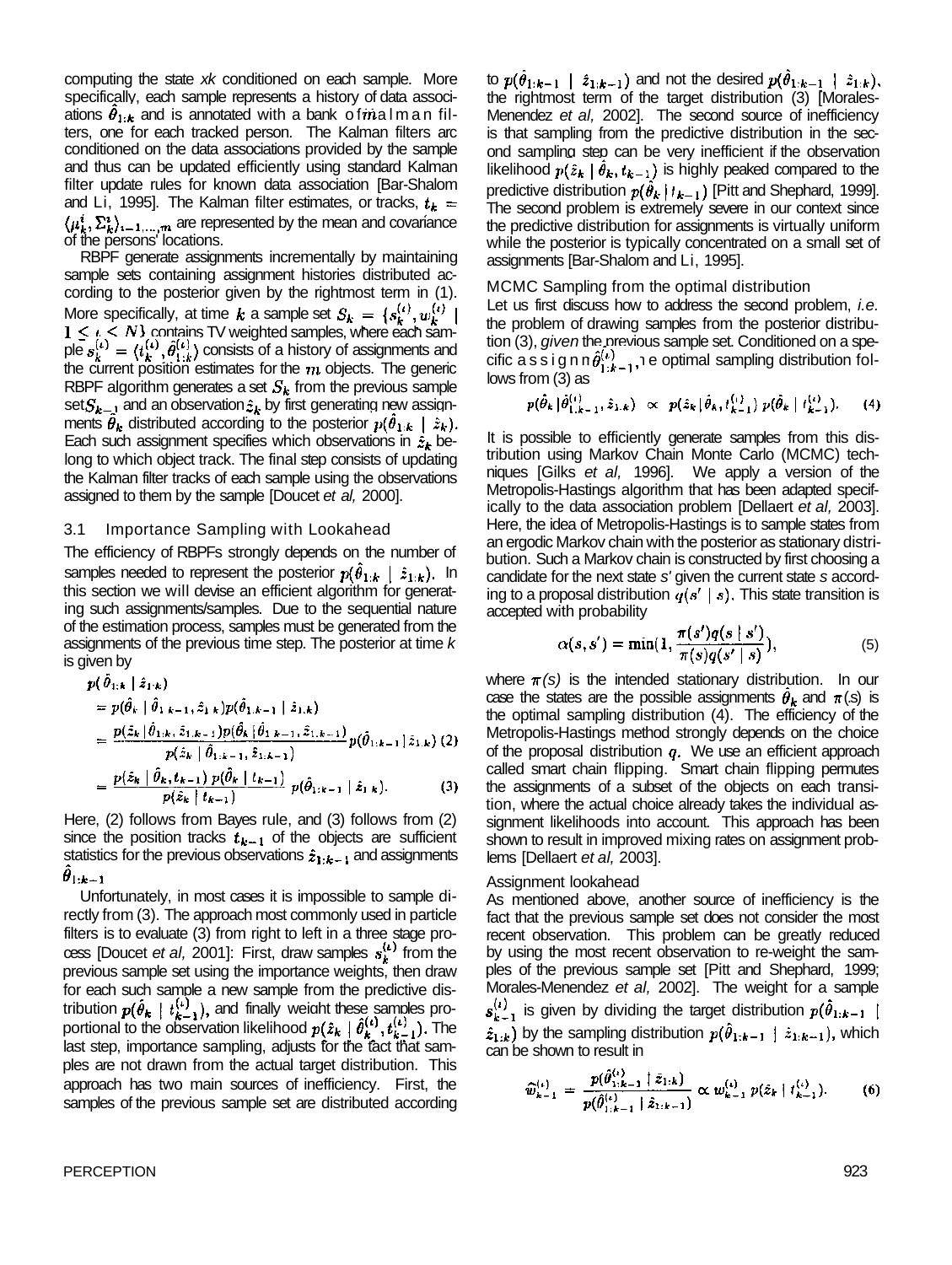1. **Inputs:**  $S_{k-1} = \{(s_{k-1}^{(i)}, w_{k-1}^{(i)}) \mid i = 1, ..., N\}$ , observation  $\hat{z}_k$ 2.  $S_k := \emptyset$ // Initialize 3. for  $i := 1, ..., N$  do // Generate lookahead assignments using most recent observation 4. Generate M samples  $\hat{\theta}_k^{(i,m)}$  proportional to  $p(\hat{z}_k | \hat{\theta}_k^{(i,m)}, t_{k-1}^{(i)}) p(\hat{\theta}_k^{(i,m)} | t_{k-1}^{(i)})$  using MCMC<br>5. for  $i = 1, ..., N$  do // Update importance weights based on average probability of lookahead assignments  $\widehat{w}_{k-1}^{(\iota)} \propto \frac{w_{k-1}^{(\iota)}}{M} \sum_{m=1...M} p(\hat{z}_k \mid \widehat{\theta}_k^{(\iota,m)}, t_{k-1}^{(\iota)}) p(\widehat{\theta}_k^{(\iota,m)} \mid t_{k-1}^{(\iota)})$  $6.$  $\mathbb{Z}$  // Sample  $s_{k-1}^{(1)}$  using updated weights and draw  $s_k^{(1)}$  from corresponding set 7. for  $i := 1, ..., N$  do Sample  $s_{k-1}^{(i)} = \langle t_{k-1}^{(i)}, \hat{\theta}_{1:k-1}^{(i)} \rangle$  from  $S_{k-1}$  with probability proportional to the updated importance weights  $\widehat{w}_{k-1}^{(i)}$ . 8. Draw an assignment  $\hat{\theta}_k^{(i)}$  from the corresponding Markov chain generated in step 4. 9. Update the position estimates  $t_k^{(i)}$  using Kalman filter updates with  $\hat{z}_k$ ,  $t_k^{(i)}$ , and  $\hat{\theta}_k^{(i)}$ 10.  $s_k^{(i)} := \langle t_k^{(i)}, \hat{\theta}_{1:k}^{(i)} \rangle; \qquad S_k := S_k \cup \{ \langle s_k^{(i)}, \frac{1}{N} \rangle \}$ 11. 12. return  $S_k$ 

Table 1: MHT-RBPF algorithm.

That is, the importance weight of a sample is given by the ability of the tracks associated with the sample to *predict* the next observation. Accurate computation of the right term in (6) requires summation over all possible next assignments  $\theta_k$ , as done by [Morales-Menendez *et al.,* 2002]. Since in our case the number of assignments can be prohibitively large, we estimate (6) using the samples generated in the MCMC step. Unfortunately, computing  $p(\hat{z}_k | t_{k-1}^{(1)})$  is equivalent to computing the normalization factor of a Markov chain, which is not possible in general [Gilks *et al.,* 1996]. In our case, however, we do not need the absolute value of the normalization constant for each chain, but only the value *relative* to the normalizes of the other Markov chains. Since the distributions (4) have similar shapes for all chains (they are highly peaked), we can estimate the relative normalization constants by the average probabilities of the samples in the different Markov chains.

More specifically, let *M* samples be drawn from each Markov chain. Let  $\theta_k^{(t,m)}$  denote the  $m$ -th sample drawn from the Markov chain associated with sample  $s_{k-1}^{i,j}$ . Then the updated weight  $\hat{w}_{k-1}^{(t)}$  of this sample is given by

$$
\widehat{w}_{k-1}^{(\iota)} \propto \frac{w_{k-1}^{(\iota)}}{M} \sum_{m=1...M} p(\hat{z}_k | \hat{\theta}_k^{(\iota,m)}, t_{k-1}^{(\iota)}) p(\hat{\theta}_k^{(\iota,m)} | t_{k-1}^{(\iota)}), \quad (7)
$$

where proportionality is such that all weights sum up to one.

### MHT-RBPF Algorithm

The algorithm is summarized in Table 1. In step 4, new samples are generated from the previous sample set. The average probability of these samples is used to estimate the lookahead/predictive weights of each sample of the previous set (step 6). This step also involves a normalization so that the weights sum up to one. In step 8, a sample is drawn from the previous sample set  $S_{k-1}$ . Then, for each sample drawn from  $S_{k-1}$ , we draw an assignment  $\hat{\theta}_k^{(\iota)}$  from the posterior re-using the samples generated in the Markov chains in step 4. Step 10 updates the actual position estimates for the individual objects, using the corresponding assignment  $\hat{\theta}_{k}^{(t)}$ .

# 4 Tracking with Anonymous and ID-Sensors

In principle, MHT-RBPFs can be readily extended to include id-sensors. Instead of only sampling anonymous assignments, it is possible to sample both anonymous and id assignments. Such a straightforward extension, however, results in an infeasible increase in the number of samples needed during early stages of the estimation process. This has two reasons. First, each hypothesis (sample) of MHT-RBPF has  $m!$  possible assignments of id's to object tracks. Second, due to the low spatial resolution of id-sensors, the posterior over id assignments is initially very uncertain and sample-based representations of such flat distributions are inherently inefficient. To overcome these difficulties we instead use a two-stage estimation process. During the initial stage, only anonymous sensors are used for object tracking while the id-sensors are simply used to estimate the identity of the different objects. Once these estimates are certain enough, the process moves into the full Rao-Blackwellisation phase, during which both anonymous and id assignments are sampled. The two phases are discussed below.

#### Identity estimation phase

During this phase only anonymous sensors are used to track the objects. The id-sensors are used to estimate the identity of the different objects. More specifically, for each hypothesis of the MHT-RBPF, there are  $m!$  possible assignments  $\ddot{\theta}_k$  of identities to tracks. In order to avoid estimating distributions over this potentially too large number of assignments, we only keep track of sufficient statistics that allow us to recover distributions over assignments. Such sufficient statistics are given by the  $m^2$  individual assignments  $\bar{\theta}_k(i,j)$  of id's j to tracks  $t_{\mathbf{k}}^i$ . The probabilities of these individual assignments can be updated recursively using the most recent id observation:

$$
p(\bar{\theta}_k(i,j) | \bar{\theta}_{1:k}, z_{1:k}) \propto p(\tilde{z}_k^j | t_k^i) p(\bar{\theta}_{k-1}(i,j) | \bar{\theta}_{1:k-1}, z_{1:k-1}) \quad (8)
$$

Here,  $\bar{z}_k^j$  is an id observation corresponding to person j. To determine the assignment probabilities, we have to normalize these values by considering all possible assignments:

$$
p(\bar{\theta}_k = \bar{\theta}') = \frac{\prod_{(i,j)\in\bar{\theta}'} \bar{\theta}'(i,j) p(\bar{\theta}_k(i,j))}{\sum_{\bar{\theta}''} \prod_{(i,j)\in\bar{\theta}''} \bar{\theta}''(i,j) p(\bar{\theta}_k(i,j))}
$$
(9)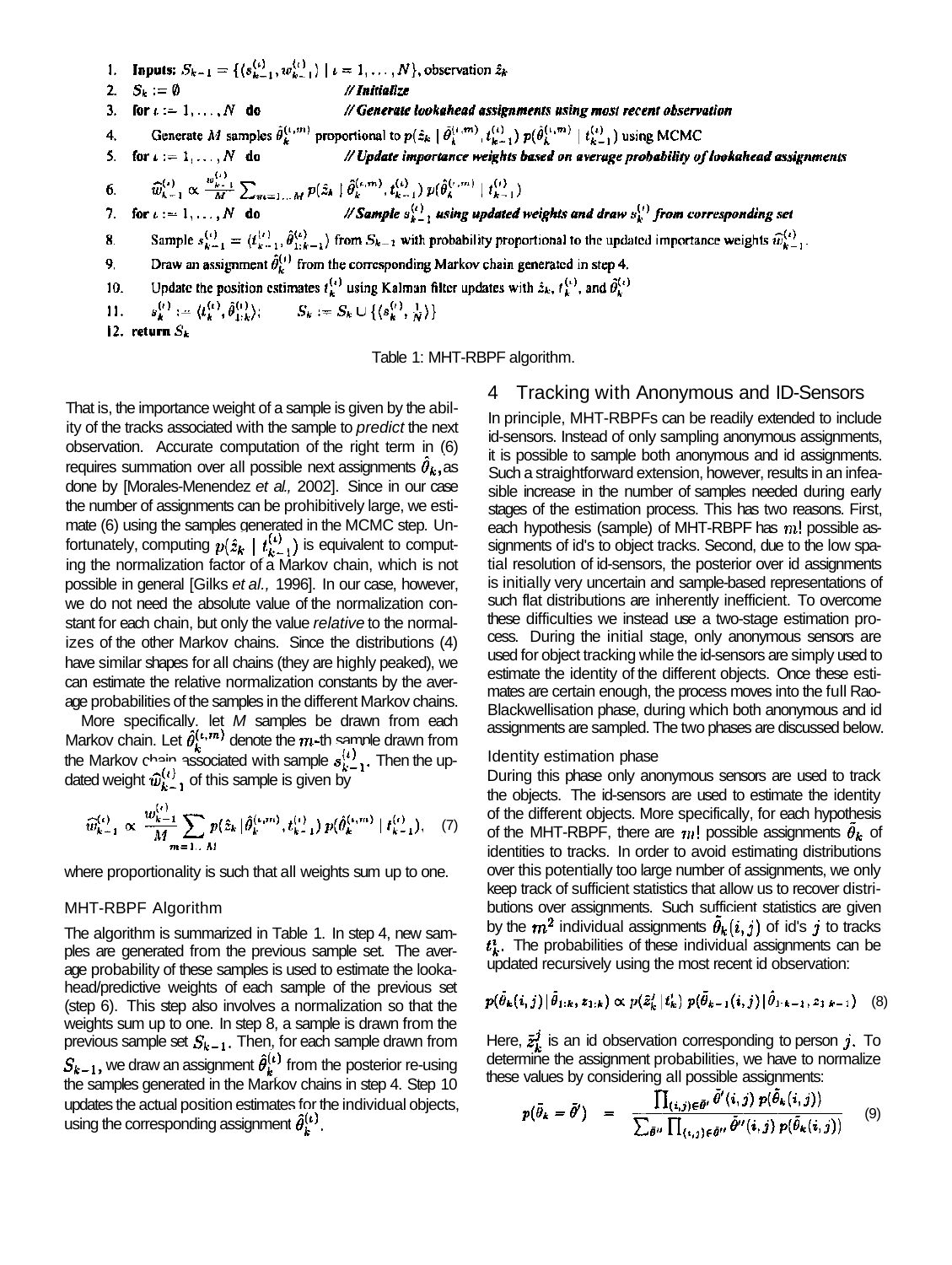Again,  $\tilde{\theta}'(i, j)$  is one if  $\tilde{\theta}'$  signs id j to object track i. and zero otherwise. The computational complex computation of (9) can be avoided by *sampling* id assignments using Metropolis-Hastings, based on the individual values  $\theta_k(i, j)$ . This approach works identical to the method used to sample anonymous assignments in the MHT-RBPF algorithm.

To summarize, in the identity estimation phase, each sample  $s^{(1)}$  consists of m Kalman filters and an  $m \times m$  matrix  $\bar{\theta}_k$ representing the sufficient statistics  $\bar{\theta}_k(i,j)$  of the id assignments. Whenever needed, the posterior over id assignments can be computed using MCMC sampling. The id estimation stage is ended as soon as the posterior over id assignments is sufficiently peaked to allow an accurate representation with a reasonable number of samples. Currently, we estimate this condition by determining the average number of hypotheses in the Markov chains run for id assignments.

### Full Rao-Blackwcllisation phase

Once the id's are estimated accurately enough, we begin estimating the joint posterior of both anonymous and id assignments. This posterior is given by:

$$
p(\hat{\theta}_{1,k}, \bar{\theta}_{1,k} \mid \hat{z}_{1,k}, \bar{z}_{1,k}) \propto p(\hat{z}_k | \hat{\theta}_k, t_{k-1}) p(\tilde{z}_k | \hat{\theta}_k, t_{k-1}) \cdot p(\hat{\theta}_k | t_{k-1}) p(\tilde{\theta}_k | \hat{\theta}_{k-1}, t_{k-1}) p(\hat{\theta}_k | t_{k-1}, \tilde{\theta}_{1,k-1} | \hat{z}_{1,k}, \tilde{z}_{1,k}).
$$
(10)

Note that id assignments are sampled only once during the complete estimation process, since after an id assignment is sampled, the identities of the attached object tracks arc fixed. From then on, id observations serve two purposes: First they provide information of object positions, and, second, they provide information for weighting anonymous hypotheses, thereby improving the object estimates considerably.

### 5 Experiments

To validate our approach we captured trace logs of six people simultaneously walking around the cubical areas of the office environment outlined in Figure 3. Each person was wearing a small id-sensor track-pack consisting of two infrared badges and an ultrasound badge. Infrared and ultrasound receivers were installed throughout the ceiling. The entire scene was continually observed by two wall-mounted laser range-finders scanning at chest height just above the cubical partitions. The duration of the log was 10 minutes, during which the individual people moved between 230 meter and 410 meter. In this challenging data log, the paths of people frequently crossed each other and there were situations in which up to 4 people were occluded by others. To validate our tracking algorithm quantitatively, we carried out a series of experiments based on this data log and on additional simulation runs (see www.cs.washington.edu/robotics/peopletracking/ for visualizations).

# Tracking ability

The path of the six people as estimated by our system is shown in Figure 3. This result was obtained with an MHT-RBPF using 1000 samples and Markov chains of length 100. With this setting, the algorithm was able to reliably track the six people if no lookahead was used. After determining these parameters, we carried out trial runs for different variants of our algorithm. A run was considered successful if at the end the



Figure 3: Outline of the Intel Research Lab Seattle. The environment is equipped with ceiling mounted ultrasound and infrared receivers. Cubical partitions are half-height (about 1.3 meters high). The two laser range-finders scan at chest height just above the partitions. Also shown are the paths of the six people as estimated by our system.

sample set contained at least one hypothesis with correct locations and identities. Each method was tested on 10 trial runs using the real data set. Without identity estimation phase, the algorithm was never able to successfully complete the data set. Next, we tested the approach when not switching to the full Rao-Black well isation phase, *i.e.* the algorithm remained in the identity estimation phase. Without lookahead, the update times of the approach were prohibitively large (more than 10 times real time). The lookahead resulted in significant speedup and the results are shown in the first row of the table below. Finally, we tested our two-phase approach with and without lookahead. The algorithms were able to successfully track the complete data in most cases, as can be seen in the first column. The other three columns give average time, standard deviation, and maximum time per update in seconds. The results demonstrate that both the lookahead and the two-stage process improve the performance of the tracking algorithm.

| Method                  | Succ. | Ava.  | Std.  | Max. |
|-------------------------|-------|-------|-------|------|
| Id estimation w. look.  | 10    | 0.062 | 0.125 | 2.9  |
| Two-phase RBPF          | 10    | 0.154 | 0.170 | 15   |
| Two-phase RBPF w. look. | 9     | 0.036 | 0.060 | 12   |

In another set of experiments, we compared our MCMC based assignment generation to a deterministic sampling scheme, as used in traditional MHT algorithms. Here, assignments are enumerated in decreasing order wrt. their likelihood [Cox and Hingorani, 1996]. Note that generating assignments by decreasing likelihood results in estimates that are strongly biased towards more likely assignments. We performed extensive tests using real data and data simulating 20 people and found that our approach is slightly more efficient while achieving the same robustness. Since such results depend on implementational details, we did not consider them significant enough. However, the fact that smart chain flipping works at least as good as ranked assignments in practice is very encouraging, since the MCMC approach results in much less biased estimates.